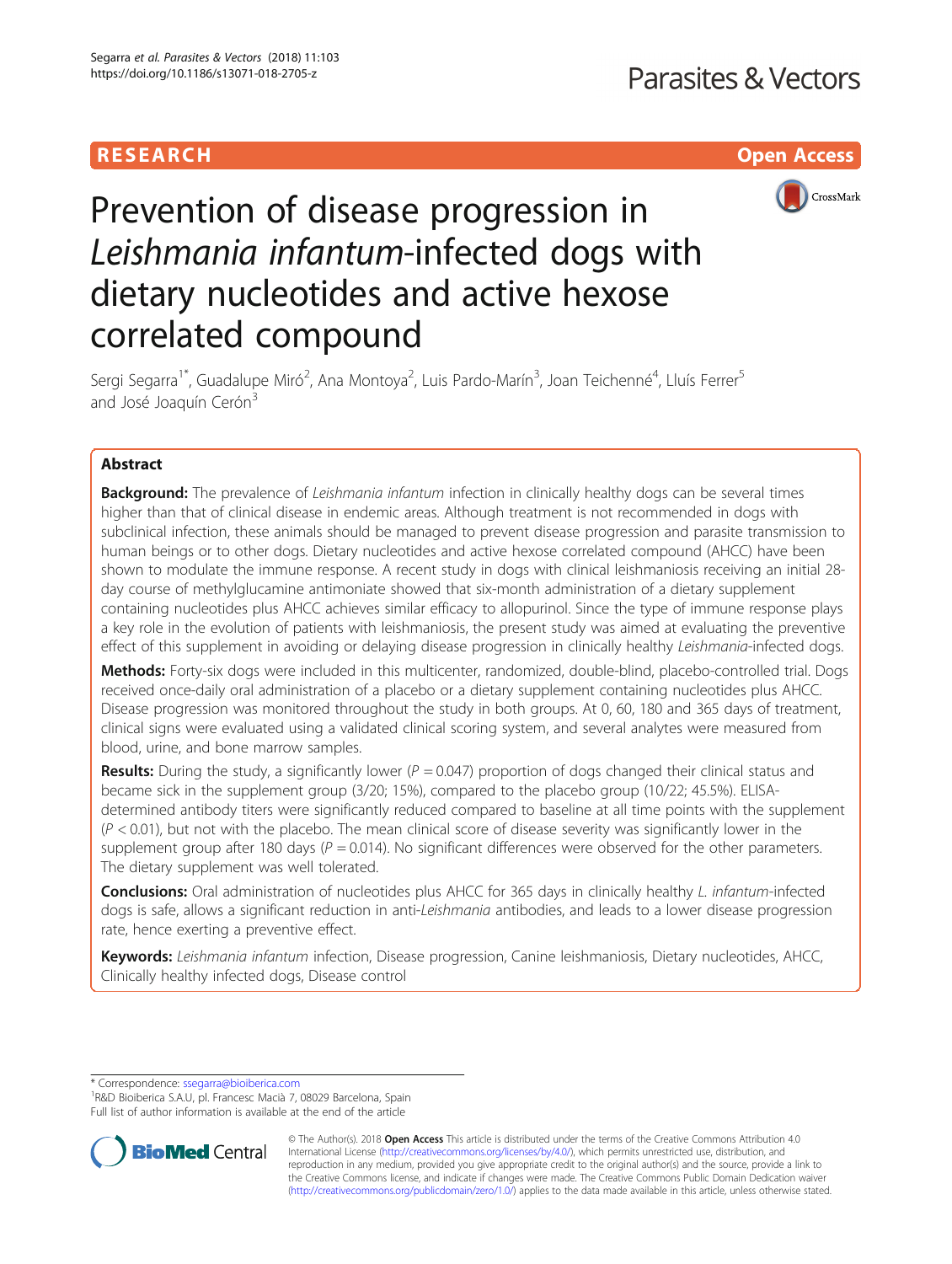# Background

Leishmania infantum is a protozoan parasite transmitted by the bite of a phlebotomine sand fly vector causing severe diseases in different mammalian hosts, including zoonotic leishmaniosis in humans and canine leishmaniosis (CanL) in dogs [[1](#page-8-0)–[3](#page-8-0)]. Subclinical infection, defined as a situation in which Leishmania infection is confirmed but clinical signs and/or clinicopathological abnormalities are not present, is more frequent than clinical disease [\[4](#page-8-0)–[7](#page-8-0)]. Prevalence of infection can be as high as 50–80% in Mediterranean countries, while prevalence of disease varies from 2 to 5% [[8](#page-8-0)–[10\]](#page-8-0). The type of immune response raised against L. infantum determines whether a dog will develop clinical disease or remain in subclinical stage, and it also strongly affects the prognosis [\[1,](#page-8-0) [2,](#page-8-0) [11](#page-8-0)–[14\]](#page-8-0). Clinically healthy Leishmania-infected dogs nowadays constitute a veterinary and public health concern because, although some of them may never develop clinical disease, they harbor Leishmania infection and thus represent a risk of parasite transmission  $[1, 14-17]$  $[1, 14-17]$  $[1, 14-17]$  $[1, 14-17]$  $[1, 14-17]$  $[1, 14-17]$ . In dogs with subclinical infection, the ability to transmit the parasites to the vector has been proven using xenodiagnosis, although infectiousness appears to be higher in dogs with clinical leishmaniosis [\[18](#page-8-0)–[22\]](#page-8-0). A higher parasite load in blood and skin has also been correlated with an increased infectiousness to the sand fly vector [[23\]](#page-8-0).

Current guidelines do not recommend treating dogs with subclinical infection because of the potential for promoting parasite resistance, and their management is currently based only on monitoring their clinical status and regular testing every three to six months to confirm seropositivity  $\begin{bmatrix} 1, 5, 12, 24 \end{bmatrix}$  $\begin{bmatrix} 1, 5, 12, 24 \end{bmatrix}$  $\begin{bmatrix} 1, 5, 12, 24 \end{bmatrix}$  $\begin{bmatrix} 1, 5, 12, 24 \end{bmatrix}$  $\begin{bmatrix} 1, 5, 12, 24 \end{bmatrix}$  $\begin{bmatrix} 1, 5, 12, 24 \end{bmatrix}$  $\begin{bmatrix} 1, 5, 12, 24 \end{bmatrix}$ . It is, however, unlikely that treating only sick dogs will eventually reduce the prevalence of human or canine leishmaniosis as long as clinically healthy infected dogs maintain the infection in endemic areas [\[15](#page-8-0)]. Managing dogs with subclinical leishmaniosis is therefore an unresolved issue and innovative approaches are required.

CanL is endemic in the Mediterranean basin and South America, but in recent years, due to climate change, population instability, and globalization, a clear geographical expansion has become evident [\[6](#page-8-0), [25](#page-8-0)–[28](#page-8-0)]. Applying effective preventive measures is critical in order to reduce the dissemination of this important zoonosis. Effective control of CanL should address the vertebrate host, the vector and the parasite. Since dogs are the main natural reservoir host of infection for humans, this species should be the main target of control measures. Improving control of the spread of leishmaniosis in dogs may also result in a reduction in the number of cases in humans  $[2, 3, 12, 25, 29]$  $[2, 3, 12, 25, 29]$  $[2, 3, 12, 25, 29]$  $[2, 3, 12, 25, 29]$  $[2, 3, 12, 25, 29]$  $[2, 3, 12, 25, 29]$  $[2, 3, 12, 25, 29]$  $[2, 3, 12, 25, 29]$  $[2, 3, 12, 25, 29]$  $[2, 3, 12, 25, 29]$  $[2, 3, 12, 25, 29]$ . Newer areas in parasite control include the use of leishmanicidal or leishmaniostatic drugs in order to reduce parasite load in sick

dogs, immunoprophylaxis through vaccination against L. infantum, and immunotherapy aimed at restoring an immune response so that the immune system becomes capable of controlling the infection. Until now, none of the available chemotherapies has reliably eliminated Leishmania infection and resistance to some of them have been reported in dogs [\[15](#page-8-0), [30](#page-8-0), [31\]](#page-8-0). Additionally, several commercial vaccine products have been licensed and marketed in Europe and Brazil, but their use is not yet widespread. Furthermore, current vaccines do not prevent establishment of infection, only disease progression and severity, and it is still necessary to further prove their long-term efficacy under field conditions [[15,](#page-8-0) [31](#page-8-0), [32](#page-9-0)]. Moreover, current diagnostic methods do not allow distinguishing between vaccinated dogs and naturally-infected dogs [\[2](#page-8-0), [5,](#page-8-0) [13](#page-8-0), [15](#page-8-0), [33](#page-9-0)–[36\]](#page-9-0) except in dogs vaccinated with Letifend® (Laboratorios Leti, Barcelona, Spain) [[37\]](#page-9-0).

Immunotherapy is an area in which significant advances are being made in the control of L. infantum infection in dogs [[15\]](#page-8-0). Domperidone, a dopamine D2 receptor antagonist, has been reported to reduce seroconversion rates in healthy seronegative infected dogs by enhancing their innate cell-mediated immune response [\[38\]](#page-9-0). In addition, intramuscular injection of a phospholinoleate-palmitoleate anhydride (P-MAPA) derived from Aspergillus oryzae in dogs with clinical leishmaniosis resulted in improvements of clinical signs and reduced parasite load in the skin [\[39](#page-9-0)]. Although these products appear to be safe, their prophylactic efficacy remains controversial [\[15\]](#page-8-0). Novel preventive treatment alternatives following this approach based on a modulation of the immune response are thus needed.

Nucleotides are low molecular weight biological molecules key to biochemical processes. Although under normal conditions de novo endogenous synthesis serves as the main nucleotide source, exogenous sources are essential to immune competence, intestinal development and recovery. Moreover, dietary intake becomes conditionally essential in certain situations where there is physiological stress and an increased demand for nucleic acid synthesis, including periods of immunosuppression, infection and certain disease states [[40](#page-9-0)]. Dietary nucleotides have been shown to modulate the immune response, positively influencing lipid metabolism, immunity, and tissue growth, development and repair [\[41](#page-9-0)]. Active hexose correlated compound (AHCC) is a cultured extract of the mycelia of shiitake mushrooms (Lentinula edodes) used in humans for its ability to stimulate the immune system, especially enhancing cell immunity. This compound contains polysaccharides, amino acids, lipids, and minerals, and it is especially rich in  $\alpha$ -glucans. One of its proposed potential mechanisms of action involves a tolllike receptor (TLR)-agonist activity of certain bioactive compounds found in AHCC [[42](#page-9-0)–[45](#page-9-0)].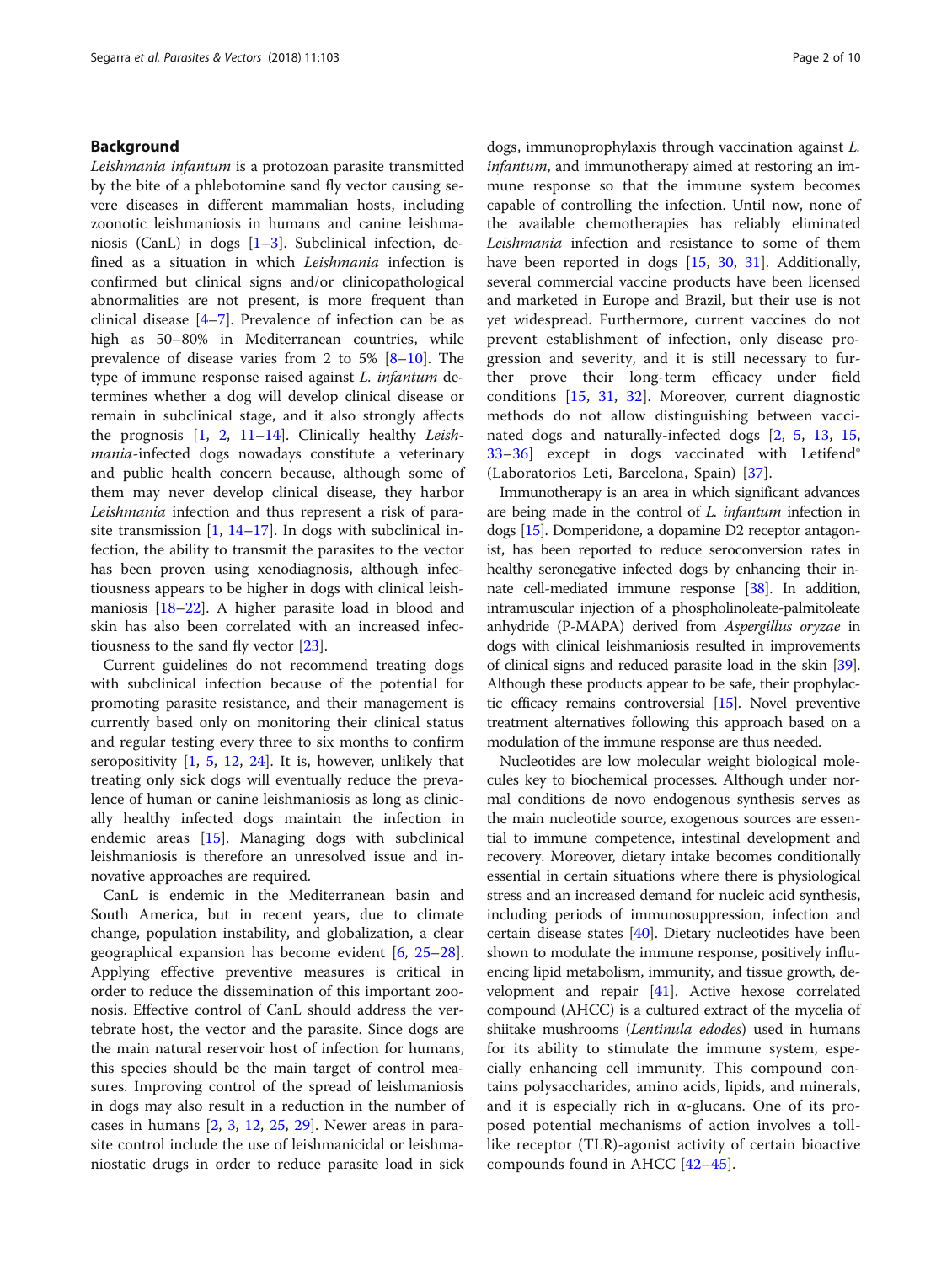A recent randomized controlled trial in dogs with clinical leishmaniosis receiving an initial 28-day course of methylglucamine antimoniate (MGA) showed that sixmonth oral treatment with nucleotides plus AHCC leads to efficacy similar to allopurinol, without promoting xanthinuria or urolithiasis. Thus, this combination could be a good alternative to the standard treatment, alone or together with conventional treatments, especially for CanL patients suffering allopurinol-related adverse events [[46\]](#page-9-0). Based on these findings and on the nature of these compounds, we hypothesized that nucleotides plus AHCC might also serve as an appropriate treatment for preventing disease progression. The main objective of the present study was to evaluate the long-term effects of a dietary supplement containing nucleotides plus AHCC in clinically healthy infected dogs, and to assess whether the supplement might have a preventive effect protecting them from becoming sick.

# Methods

This was a multicenter, randomized, double-blind, placebocontrolled trial conducted in Spain. Client-owned dogs of any age, breed, or gender were recruited from 11 veterinary practices located in regions of Spain where leishmaniosis is endemic.

The main inclusion criteria were a positive serology result for Leishmania by enzyme-linked immunosorbent assay (ELISA) plus a positive cytology and/or PCR result obtained from bone marrow or lymph node aspirates, while not presenting with clinical signs or clinicopathological abnormalities associated with CanL. Samples were obtained at the initial screening visit. Dogs were excluded if they had been vaccinated against CanL, if they had received treatment with allopurinol, MGA, miltefosine, domperidone, ciclosporin, or glucocorticoids two months prior to the study outset, or if they were receiving any kind of special diet or supplements to improve their immune response [[46](#page-9-0)–[48](#page-9-0)]. Pregnant and lactating females were excluded. During the study, dogs were excluded if they showed clinical signs associated with CanL. Dogs could be withdrawn from the study at any time if they showed intolerance to the study compounds or severe clinical signs of the disease, or if requested by the owner.

Selected dogs were randomized using a computergenerated schedule into one of two treatment arms. Dogs in the supplement group were given a dietary supplement (Impromune®, Bioiberica S.A.U., Barcelona, Spain) in tablets containing 585 mg of a dietary nucleotides mix designed to mimic the nucleotide profile found in canine milk (Nucleoforce® Dogs, Bioiberica S.A.U.) plus 315 mg AHCC (Amino Up Chemical Co. Ltd., Sapporo, Japan) orally once daily for 365 days, following the dosage recommendations which provide a daily amount of 32 mg/kg nucleotides and 17 mg/kg AHCC. Dogs in the placebo group were administered inert microcrystalline cellulose tablets orally once daily for 365 days. Placebo tablets shared the same physical appearance as the supplement tablets. Treatment was started immediately after enrollment. During the study, all dogs were fed a regular diet, although different trademarks and formulations were allowed.

Clinical follow-up evaluations were conducted by each corresponding practitioner on days 0 (day of enrollment), 60, 180 and 365 of treatment. Each follow-up session consisted of a general physical exam and scoring for clinical signs associated with CanL using a scoring system which objectively quantifies the severity of disease from 0 to 55  $[46]$  $[46]$ . Additionally, after 90, 135 and 270 days of treatment, owners were contacted by phone so that they could report any clinical signs that might require an additional visit to the veterinary practice.

The proportion of dogs in each group showing disease progression during the study was considered as the primary outcome. Disease progression was defined by the presence of clinical signs and/or clinicopathological abnormalities compatible with CanL, shifting from being clinically healthy into becoming a sick patient. This change in clinical status was used to attribute a possible preventive effect to the supplement. Dogs that became sick and showed disease progression during the study were excluded and only their data until the last visit before exhibiting disease progression were used for the final data analyses.

Blood samples were collected at 0, 60, 180 and 365 days of the trial to measure complete blood count (CBC), serum biochemistry, serum protein electrophoresis, and levels of antibody titers against L. infantum (Leiscan® Leishmania ELISA Test; Ecuphar, Spain; cutoff value of 1.1), CD4+ and CD8+ lymphocyte counts and several cytokines, namely interleukins 10 and 6 (IL-6 and IL-10), tumor necrosis factor alpha (TNF-α), and interferon gamma (IFN-γ). The  $CD4+/CD8+$  ratio was calculated from CD4+ and CD8+ lymphocyte counts. Urinalysis, including the urinary protein/creatinine ratio (UPC), urinary density, and urinary sediment analysis (leucocytes, cylinders, bacteria, xanthine and struvite detection) was also performed initially, and at 60, 180 and 365 days after treatment onset on urine samples obtained by cystocentesis. Animals from each group and at each follow-up visit were classified according to International Renal Interest Society (IRIS) staging of chronic kidney disease based on blood serum creatinine levels and UPC values.

Bone marrow or lymph node aspirates were taken before (day 0) and after (day 365) treatment to evaluate parasite load by means of smear examination, nested PCR and real time-PCR (RT-PCR). Molecular diagnosis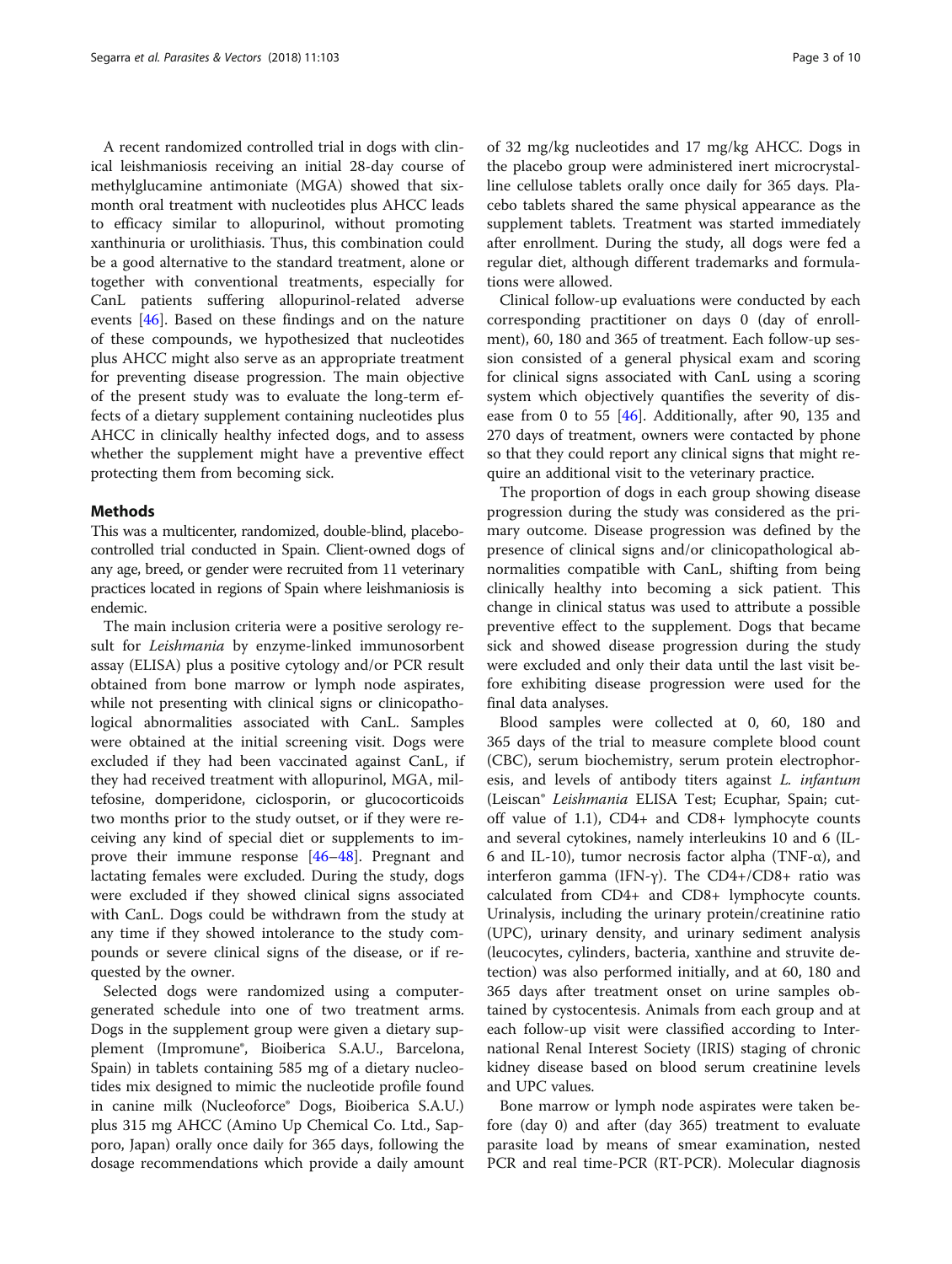was performed on samples stored in 200 μl of buffer NET 10 (NaCl 10 mM, EDTA 10 mM, Tris 10 mM). The QIAamp® DNA Micro Kit (50) (Qiagen, Hilden, Germany) was used to obtain DNA according to the manufacturer's instructions. Leishmania DNA was detected with PCR targeting internal transcribed spacers 1 and 2 as described by Kuhls et al. [\[49\]](#page-9-0). The PCR amplification product size was 280–330 bp. The parasite DNA load was quantified by amplification of a 200-bp kinetoplast DNA fragment using RT-PCR, as previously described [[50\]](#page-9-0), in a Corbett Rotor Gene 6000 thermal cycler (Qiagen). Results were expressed as parasites per ng of DNA.

During the follow-up period, any adverse events that could be related to the compounds, such as gastrointestinal disturbances or urinary abnormalities, were recorded.

Statistical analysis was performed by a biostatistician (JT), who was blinded to treatment assignment, using the software package SPSS Statistics v.22 (SPSS Inc., Chicago, IL, USA). A descriptive analysis of the data was performed according to the nature of the variables for each follow-up visit and assigned treatment. Quantitative variables are reported as the mean ± standard deviation (SD), and categorical variables as frequencies and percentages. Baseline differences were analyzed with a Student's t-test for quantitative variables and Fisher's exact test for categorical variables. Treatment effects were compared by analysis of covariance (ANCOVA) using baseline values as co-variables for quantitative variables. Fisher's exact test was used for categorical variables. For quantitative variables, changes over time within each group were analyzed by repeated-measure analysis of variance (rmANOVA) and post-hoc tests of least significant difference (LSD). For categorical variables, changes over time were analyzed with McNemar's test. The level of statistical significance was set at 5%.

# Results

A total of 52 dogs were assessed for eligibility. These dogs were recruited from a number of veterinary practices in Spain, namely HCV-Infectious Diseases Consultant UCM and CV Európolis, Madrid; CV Dinos, CV Dr. Bernal, CV Calas-Vet, CV Monteazahar, and CV Natura, Murcia; HV Althaía and CV San Francisco de Asís, Alicante; HV Canis, Girona; and CV San Jorge, Ibiza. Of the 52 dogs initially assessed, 46 met the inclusion criteria and were subsequently randomized into the two study groups (placebo group:  $n = 25$ ; supplement group:  $n = 21$ ). Of the 46 dogs included in the study, 26 (56.5%)  $[15/25]$  in the placebo group (60%) and  $11/21$  in the supplement group (52.4%)] had been treated with leishmanicidal and/or leishmaniostatic drugs at some point prior to eligibility assessment. Nevertheless, none of these

dogs had received any leishmanicidal or leishmaniostatic drug within seven months prior to inclusion. Three dogs in the placebo group and one in the supplement group did not complete the study for reasons unrelated to disease progression and their data were not used for the results analysis. Two of these dogs from the placebo group died, one as a complication from a gastric dilationvolvulus syndrome and the other one due to sudden cardiorespiratory arrest with no apparent obvious cause at necropsy. None of these deaths were attributed to any reaction to the placebo tablets and no lesions compatible with clinical leishmaniosis were observed at necropsy. The other two cases, one in each group, did not complete the trial because the owners moved to different locations and were unable to carry on with the follow-up visits. A total of 12 dogs in the placebo group and 17 in the supplement group completed the clinical trial (Fig. [1](#page-4-0)). The baseline characteristics of the study population are provided in Table [1](#page-4-0). Dog breeds included in the supplement/placebo groups were as follows: Boxer (2/3), German Shepherd (2/2), American Staffordshire (2/0), Rottweiler (1/1), Siberian Husky (1/0), Doberman (2/2), Brittany Spaniel (1/0), English Bulldog (1/0), Labrador Retriever (1/0), crossbreed (6/7), dogue de Bordeaux (1/ 0), Cocker Spaniel (1/1), Majorca Ratter (0/1), Bullmastiff (0/1), Pitbull (0/2), Bodeguero Andaluz (0/1), French Bulldog (0/1), English Setter (0/1), Saint Bernard (0/1), and Beagle (0/1). At baseline, there were no significant differences ( $P > 0.05$ ) between study groups in mean age, age groups, breeds, gender distribution, temperature, or weight. The two groups were also initially matched in terms of clinical scores, and blood, bone marrow, and urine test results, and at study start there were no significant differences between groups for any of the studied parameters  $(P > 0.05)$ .

Changes regarding disease progression in each study group are shown in Fig. [2](#page-5-0). During the study, 3 out of 20 dogs became sick and developed clinical leishmaniosis in the supplement group while 10 out of 22 in the placebo group did (15 *vs* 45.5%) (Fisher's exact test;  $P = 0.047$ ,  $OR = 4.722$ ;  $CI = 1.068 - 20.887$ ).

After 180 days of treatment a significantly lower clinical score was observed in the supplement group whilst adjusting for basal clinical score (mean  $\pm$  SD 0.00  $\pm$  0.00 *vs* 1.42 ± 1.83; ANCOVA;  $F_{(1,23)} = 7.068$ ,  $P = 0.014$ ). Over time, there were no significant changes ( $P > 0.05$ ) in clinical score in any of the study groups (Fig. [3](#page-5-0)). No major variations between groups were seen in body weight or temperature over time in any of the study groups.

Significant reductions in mean levels of ELISA titers were observed in the supplement group compared to baseline (3.31) (effect of time in rmANOVA;  $F_{(2.154,23.692)} = 9.639$ ,  $P = 0.0007$ ) after 60 (3.07; LSD *posthoc, P* = 0.003), 180 (2.12; LSD *post-hoc, P* = 0.003), and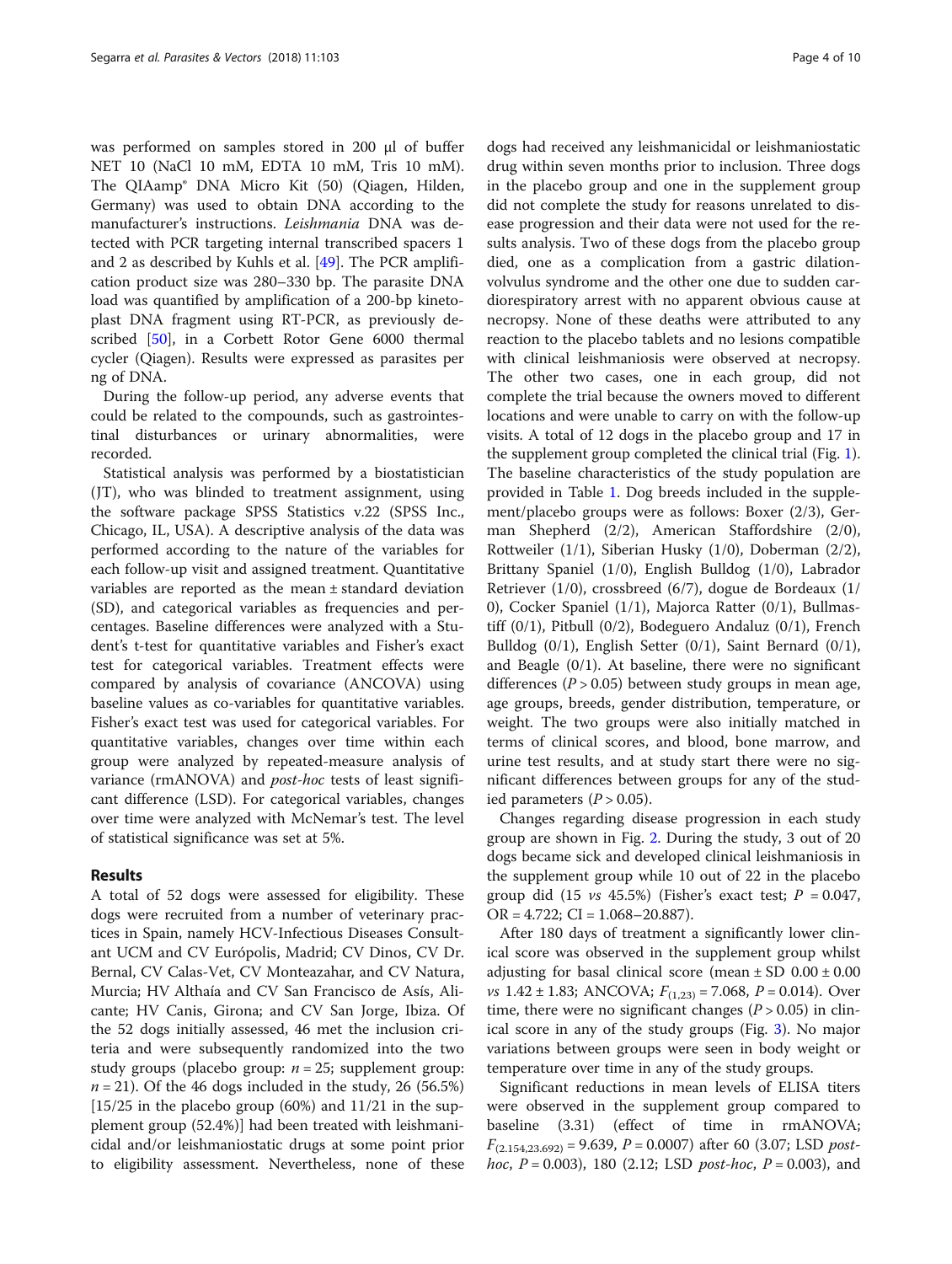<span id="page-4-0"></span>

365 (2.04; LSD *post-hoc*,  $P = 0.002$ ) days of treatment, while no significant changes were observed over time in the placebo group. When groups were compared, a trend towards significantly lower mean antibody titers (ANCOVA;  $F_{(1,24)} = 4.021$ ,  $P = 0.056$ ) was observed with the supplement after 180 days whilst adjusting for basal clinical score (Fig. [4](#page-5-0)).

No significant differences were observed between groups or over time in blood CD4+ and CD8+ levels, CD4+/CD8+ ratio, or cytokine levels (Table [2](#page-6-0)). No significant differences were seen between groups or over time in serum protein electrophoresis, CBC, biochemistry, or IRIS staging of chronic kidney disease (data not shown). Regarding parasite load, no significant differences ( $P > 0.05$ ) were found over time or between groups

in qualitative PCR, quantitative RT-PCR, or smear assessment. Likewise, there were no significant changes in urinary parameters within each group or between groups at any time point. Both the supplement and the placebo were well tolerated and no side effects related to these compounds were reported in any patient.

# **Discussion**

Dogs are the main reservoir of Leishmania infection in humans; hence, the proposed unified medical-veterinary strategy of controlling the infection in the canine population in order to reduce the availability of parasites to sandflies and subsequently decrease the incidence of human and canine leishmaniosis [\[3](#page-8-0), [6](#page-8-0), [15,](#page-8-0) [29](#page-8-0), [38,](#page-9-0) [51](#page-9-0)]. Defining appropriate management of healthy infected dogs

**Table 1** Baseline characteristics of dogs assigned to each study group, and homogeneity analysis data, expressed as mean  $\pm$ standard deviation and frequencies (%)

| Variable                        | Supplement group  | Placebo group     | $P$ -value supplement vs placebo $\sigma$ |  |
|---------------------------------|-------------------|-------------------|-------------------------------------------|--|
| Gender: female, n (%)           | 10(50)            | 7(31.8)           | 0.346                                     |  |
| Age: months                     | $63.75 \pm 33.78$ | $67.36 \pm 31.05$ | 0.720                                     |  |
| Age groups: n (%)               |                   |                   | 1.000                                     |  |
| $<$ 3 years                     | 3(15)             | 3(13.6)           |                                           |  |
| 3 to 8 years                    | 13(65)            | 15(68.2)          |                                           |  |
| $> 8$ years                     | 4(20)             | 4(18.2)           |                                           |  |
| Clinical score: points          | $0.80 \pm 1.28$   | $0.95 \pm 1.73$   | 0.756                                     |  |
| ELISA serology: arbitrary units | $3.31 \pm 1.53$   | $2.38 \pm 1.46$   | 0.054                                     |  |
| RT-PCR: parasites/ng of DNA     | $0.22 \pm 0.54$   | $0.66 \pm 1.89$   | 0.420                                     |  |
| Body temperature: °C            | $38.33 \pm 0.49$  | $38.40 \pm 0.41$  | 0.590                                     |  |
| Weight: kg                      | $27.90 \pm 12.10$ | $25.78 \pm 15.11$ | 0.621                                     |  |

a<sub>P-values were calculated with Student's t-test for quantitative variables and Fisher's exact test for categorical variables</sub>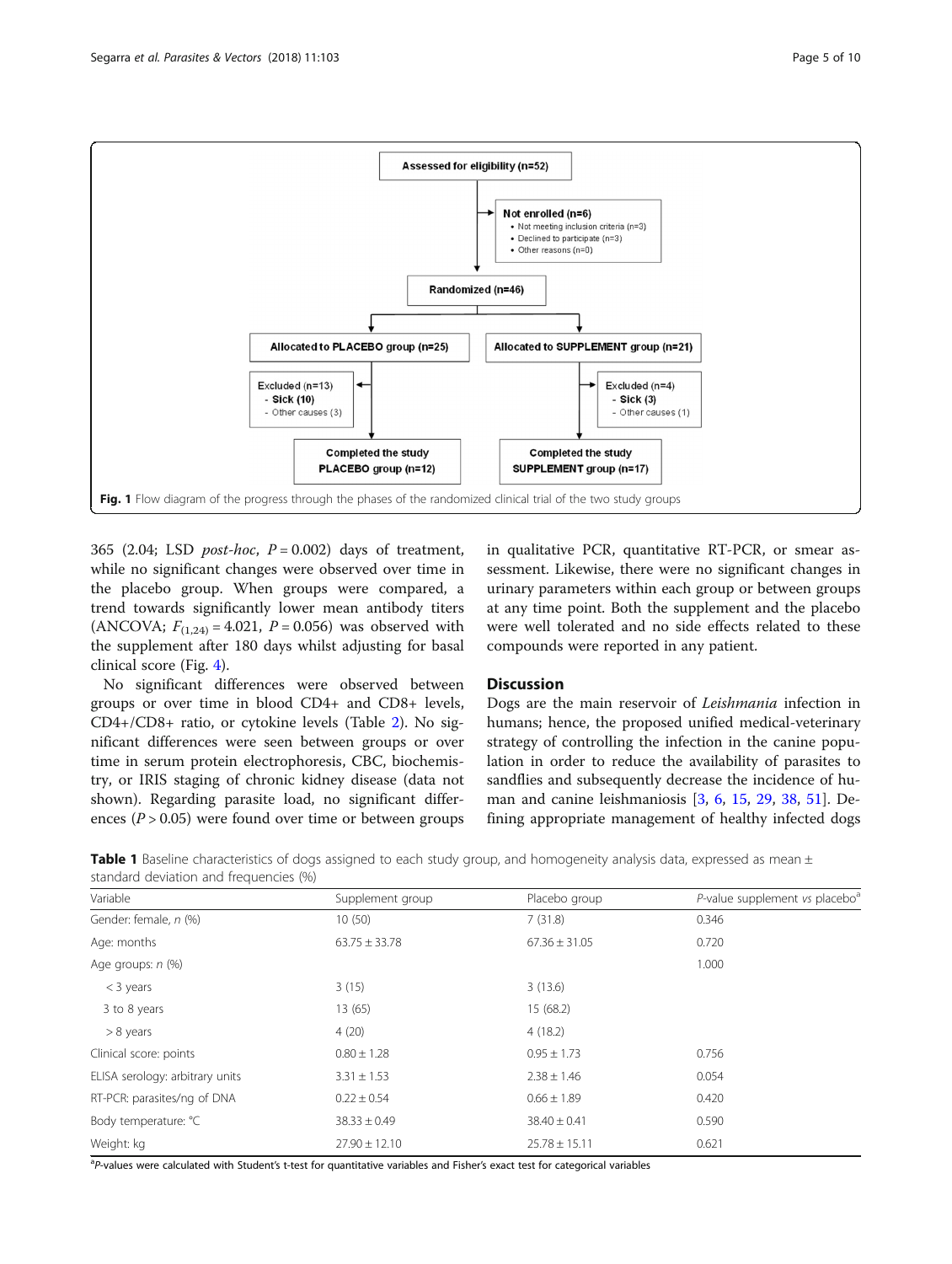<span id="page-5-0"></span>

is of essential importance because, although treating them is not recommended, they harbor infection and represent a risk of parasite transmission in endemic areas as well as a threat for further spreading in nonendemic regions  $[1, 24]$  $[1, 24]$  $[1, 24]$  $[1, 24]$ . In an attempt to provide new tools to better approach this therapeutic dilemma, we evaluated the effects of a dietary supplement containing nucleotides and AHCC in dogs with subclinical leishmaniosis.

Clinically, all dogs enrolled in this study were initially in subclinical stage. During the study, a significantly lower rate of disease progression was observed in the supplement group, which might indicate a possible preventive effect in clinically healthy infected dogs. The use of a systematic and comprehensive clinical score [[46](#page-9-0)] allowed the quantification of changes in the main clinical signs associated with CanL  $[11, 52]$  $[11, 52]$  $[11, 52]$  $[11, 52]$  in each group as





well as the subsequent detection of a significantly lower clinical score in the supplement group after six months. This is in accordance with a previous report in sick dogs with leishmaniosis that improved clinically after receiving the same dietary supplement also during six months [\[46\]](#page-9-0).

LSD post-hoc)

The humoral immune response in this study was examined through measurement of antibody titers with ELISA serology testing. The oral administration of the supplement led to a significant reduction in antibody titers at all time points, unlike what happened with the placebo. In effect, the combined use of this supplement with MGA had already shown such benefit on decreasing antibody titration after a six-month treatment period [[46\]](#page-9-0). The present study adds further support to this effect in dogs receiving nucleotides plus AHCC for a whole year as a sole therapy.

The lack of significant changes over time or between groups in parasite load, cytokine levels or lymphocyte counts might be explained by the fact that disease severity of dogs included in the study was considered low [[14\]](#page-8-0), and that data from dogs which had exhibited a clinical worsening from the time point in which they showed disease progression was not used for the final data analyses.

Abnormalities in urinary parameters were not observed in this study in any of the groups. Dogs with leishmaniosis managed following the "first line treatment" [\[52](#page-9-0)] based on the combined use of antimonials and allopurinol (considered the most effective treatment protocol against CanL [\[35](#page-9-0)]) might eventually develop xanthinuria as a side effect of allopurinol administration, which can lead to renal mineralization and even urolithiasis [[53](#page-9-0)–[57\]](#page-9-0). In a recent study, the administration of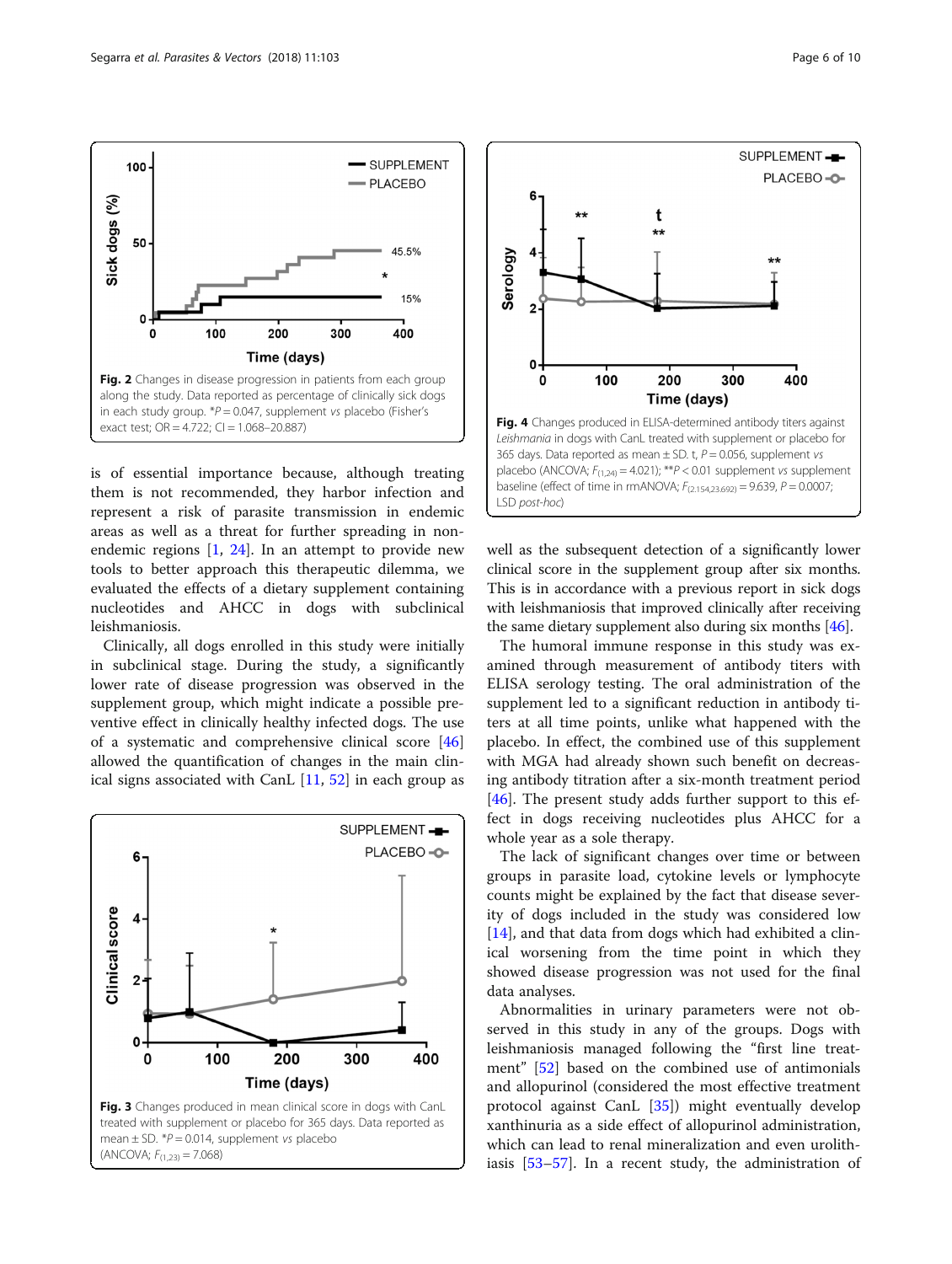| Parameter       | Supplement group    | Placebo group       | P-value supplement vs placebo (ANCOVA) |
|-----------------|---------------------|---------------------|----------------------------------------|
| CD4+: %         |                     |                     |                                        |
| 0 days          | $17.69 \pm 15.37$   | $13.94 \pm 11.62$   | $\qquad \qquad -$                      |
| 60 days         | $19.45 \pm 15.14$   | $14.69 \pm 12.40$   | 0.752                                  |
| 180 days        | $23.57 \pm 12.45$   | $19.89 \pm 11.12$   | 0.861                                  |
| 365 days        | $26.33 \pm 9.95$    | $24.07 \pm 9.53$    | 0.643                                  |
| CD8+: %         |                     |                     |                                        |
| 0 days          | $12.60 \pm 13.48$   | $7.65 \pm 8.63$     | $\equiv$                               |
| 60 days         | $11.65 \pm 10.40$   | $8.16 \pm 9.04$     | 0.981                                  |
| 180 days        | $13.72 \pm 12.39$   | $7.76 \pm 5.38$     | 0.578                                  |
| 365 days        | $12.44 \pm 6.76$    | $10.76 \pm 6.33$    | 0.546                                  |
| CD4+/CD8+ ratio |                     |                     |                                        |
| 0 days          | $2.01 \pm 1.39$     | $2.80 \pm 1.90$     | $\overline{\phantom{0}}$               |
| 60 days         | $2.41 \pm 2.12$     | $2.31 \pm 1.33$     | 0.394                                  |
| 180 days        | $3.10 \pm 3.15$     | $2.92 \pm 1.50$     | 0.238                                  |
| 365 days        | $3.21 \pm 3.43$     | $2.75 \pm 1.11$     | 0.721                                  |
| IL-6: pg/ml     |                     |                     |                                        |
| 0 days          | 382.91 ± 940.53     | $269.95 \pm 1054.1$ | $\equiv$                               |
| 60 days         | $138.65 \pm 371.02$ | 393.12 ± 1424.6     | 0.165                                  |
| 180 days        | $192.38 \pm 456.17$ | $118.67 \pm 184.77$ | 0.728                                  |
| 365 days        | 314.92 ± 1024.5     | $34.63 \pm 55.48$   | 0.612                                  |
| IL-10: pg/ml    |                     |                     |                                        |
| 0 days          | $22.69 \pm 76.01$   | $17.92 \pm 63.47$   | $\overline{\phantom{0}}$               |
| 60 days         | $7.52 \pm 12.67$    | $38.51 \pm 147.25$  | 0.208                                  |
| 180 days        | $4.33 \pm 4.34$     | $69.35 \pm 231.80$  | 0.172                                  |
| 365 days        | $6.53 \pm 10.01$    | $2.68 \pm 0.74$     | 0.282                                  |
| TNF-a: pg/ml    |                     |                     |                                        |
| 0 days          | 123.14 ± 292.94     | $81.58 \pm 308.77$  | $\equiv$                               |
| 60 days         | $40.47 \pm 95.60$   | $112.17 \pm 397.27$ | 0.150                                  |
| 180 days        | $59.21 \pm 144.19$  | $44.82 \pm 72.46$   | 0.811                                  |
| 365 days        | 73.11 ± 233.46      | $13.23 \pm 19.81$   | 0.597                                  |
| IFN-y: pg/ml    |                     |                     |                                        |
| 0 days          | $15.97 \pm 35.87$   | $3.49 \pm 8.12$     | $\equiv$                               |
| 60 days         | $7.04 \pm 13.64$    | $1.39 \pm 2.33$     | 0.264                                  |
| 180 days        | $0.81 \pm 0.84$     | $0.84 \pm 0.42$     | 0.980                                  |
| 365 days        | $4.58 \pm 13.43$    | $1.30 \pm 0.97$     | 0.544                                  |

<span id="page-6-0"></span>Table 2 Changes in lymphocyte counts and cytokine levels measured in each group during the study, expressed as mean  $\pm$ standard deviation (ANCOVA)

nucleotides and AHCC for six months in sick CanL patients did not enhance the development of xanthinuria [[46\]](#page-9-0). The present study now allows us to also state that administering this supplement does not promote any type of crystalluria after a one-year administration period in healthy CanL patients, thus further supporting the safety of the combination.

Also regarding safety, this is the first report to evaluate the effects of the oral administration of nucleotides plus AHCC in dogs for one year, confirming the safety of this combination when used long-term. The use of other immunomodulatory compounds, such as domperidone and P-MAPA, has been proposed in the past given the contribution of cellular immunity to leishmaniosis progression [\[15](#page-8-0), [38](#page-9-0), [39,](#page-9-0) [58](#page-9-0)]. Domperidone administration has been associated with some side effects, but they are not usually severe (mild galatorrhea or mild gastrointestinal disturbances) [[38\]](#page-9-0). On the other hand, after the oral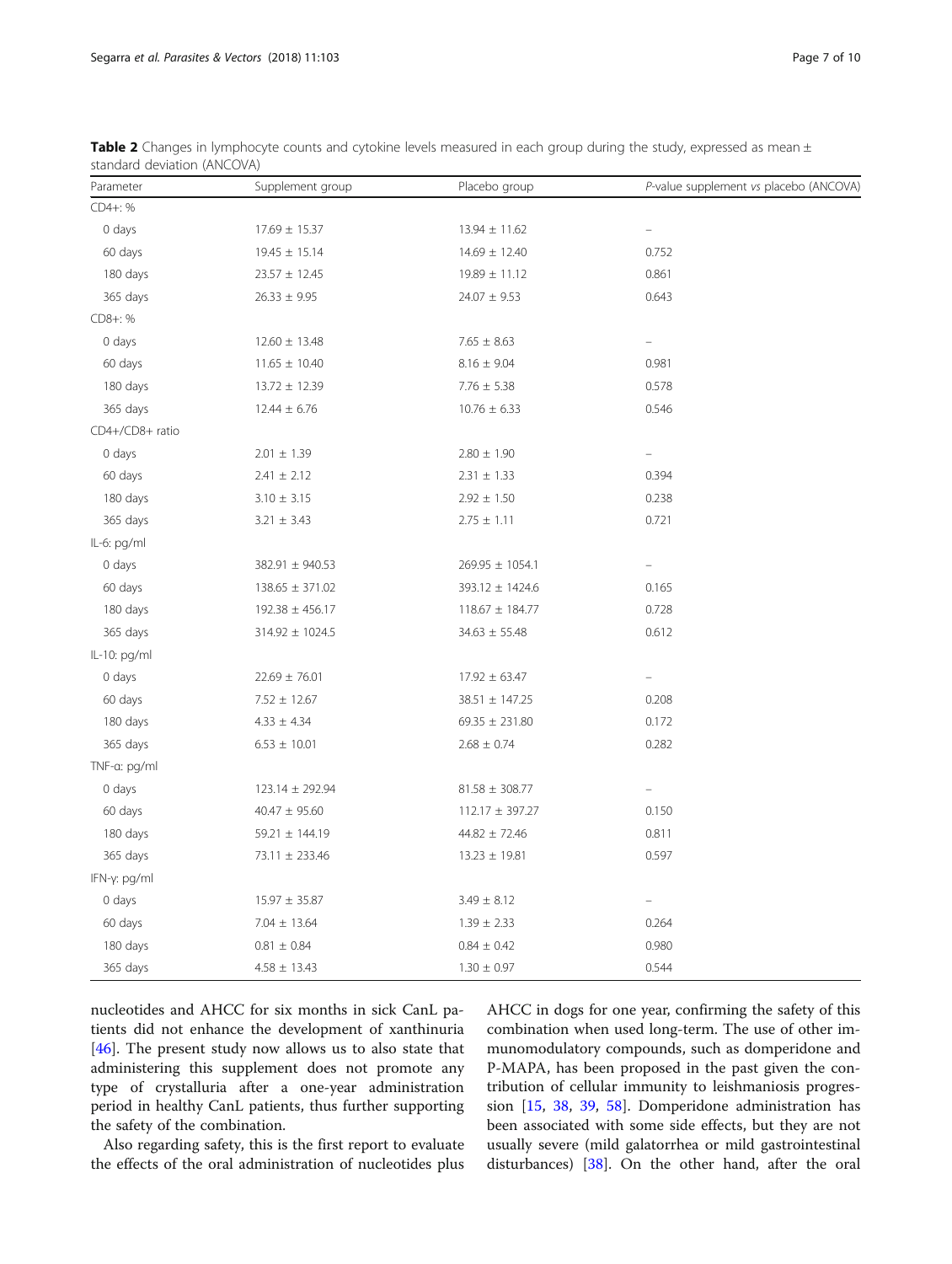administration of nucleotides plus AHCC in this study or in a previous study [[46](#page-9-0)] there were no associated side effects and it can be considered safe. P-MAPA and AHCC are both processed natural extracts of fungal origin [[39,](#page-9-0) [43\]](#page-9-0). Bioactive compounds found in mushroom extracts have been shown to possess immunomodulating properties [\[59](#page-9-0)], which could explain in part the reported benefits of administering these compounds to CanL patients [\[39,](#page-9-0) [46\]](#page-9-0).

A TLR-mediated activity might explain the effects observed in CanL patients receiving a combination of nucleotides and AHCC orally. In canine L. infantum infection, TLRs play a key role as part of the innate immune response against the parasite. More specifically, TLR2 is upregulated in sick dogs, and TLR2 transcription decreases as patients respond positively to therapy  $[60]$  $[60]$ . It has been proposed that both nucleotides  $[40]$  $[40]$  $[40]$ and AHCC might interact with TLR signaling. AHCC may prime the TLR-2 and TLR-4 gate at the intestinal epithelium, probably through recognition of nonpathogenic food-associated molecular patterns (FAMPs) [[44\]](#page-9-0). This mechanism has been attributed to bioactive compounds found in certain mushroom extracts and yeast-derived compounds, such as nucleotides. However, this was not specifically investigated in the present work, therefore further studies are needed in order to confirm this hypothesis and to better characterize the mechanisms of action that drive the modulation of the immune response exerted by this supplement which results in clinical benefits in CanL patients.

This study provides a novel therapeutic alternative for the management of clinically healthy dogs with leishmaniosis based on immunomodulation of the disease through nutrition. As reported herein, one-year oral administration of nucleotides plus AHCC positively influenced disease progression, suggesting the use of this supplement for preventive purposes. Nevertheless, the present study has some limitations. First, the sample size was small, which might have affected the significance of some of the results. Secondly, we cannot rule out the effect of diet on the immune system of the dogs in the study because, although they all received a regular diet, different trademarks and formulations were used. Lastly, the washout periods for leishmanicidal and leishmaniostatic drugs defined as exclusion criteria might have been too short, therefore future studies should use longer periods. However, although we cannot completely rule it out, a possible interference of a prior treatment on the observations made during the study is not very likely given that none of the included dogs had received any leishmanicidal or leishmaniostatic drug within seven months prior to inclusion.

Our results, together with the above-mentioned limitations, open the door for further investigations. Although it appears that the supplement acts on both the humoral (seen as serological improvements) and cellular immune responses [\[46](#page-9-0)], the mechanism of action is not yet fully known. Studies evaluating the specific actions in this sense of nucleotides and AHCC alone or in combination are needed. Additionally, interventions aimed at modulating the immune response, such as the one described herein, could be used in future studies assessing possible enhancing effects of such compounds on the efficacy of vaccines against Leishmania. Additional clinical trials with a larger sample sizes, a proper clinical staging of patients [[1\]](#page-8-0), longer follow-up, and also combining the supplement with other leishmanicidal drugs would be desirable in order to further confirm our observations.

Based on findings from this study and also on prior observations in sick CanL patients [[46\]](#page-9-0), a combination of nucleotides and AHCC might become a useful tool either as sole therapy in clinically healthy infected dogs or as an adjunctive treatment to already existing therapies in sick dogs in order to obtain better clinical efficacy and perhaps be able to reduce dosages of anti-Leishmania drugs and thereby lower the risk of developing resistances. Finally, our results lend support to the inclusion of such supplement among the already existing recommendations for the prevention of leishmaniosis [[15](#page-8-0)] and to the consideration of this supplement as part of the multi-modal treatment approach described in the current guidelines for the management of CanL [[1](#page-8-0), [24](#page-8-0)]. Eventually, a combination of nucleotides and AHCC might contribute to finding a solution for the currently unresolved issue of being unable to treat clinically healthy infected dogs.

# Conclusions

The oral administration of a dietary supplement containing nucleotides and AHCC for 365 days in clinically healthy L. infantum-infected dogs is safe, and it leads to significant reductions in ELISA serology titers of antibodies against Leishmania and the rate of disease progression. These findings confirm the preventive effect of this immunomodulatory dietary supplement in CanL clinically healthy dogs, reducing their progression into sick patients when compared to nonsupplemented dogs.

#### Abbreviations

AHCC: Active hexose correlated compound; ANCOVA: Analysis of covariance; CanL: Canine leishmaniosis; CBC: Complete blood count; ELISA: Enzymelinked immunosorbent assay; FAMPs: Food-associated molecular patterns; IFN-γ: Interferon gamma; IL-10: Interleukin 10; IL-6: Interleukin 6; IRIS: International Renal Interest Society; LSD: Least significant difference; MGA: N-methylglucamine antimoniate; P-MAPA: Phospholinoleatepalmitoleate anhydride; rmANOVA: Repeated-measures analysis of variance; RT-PCR: Real time-PCR; TLR: Toll-like receptor; TNF-α: Tumor necrosis factor alpha; UPC: Urinary protein/creatinine ratio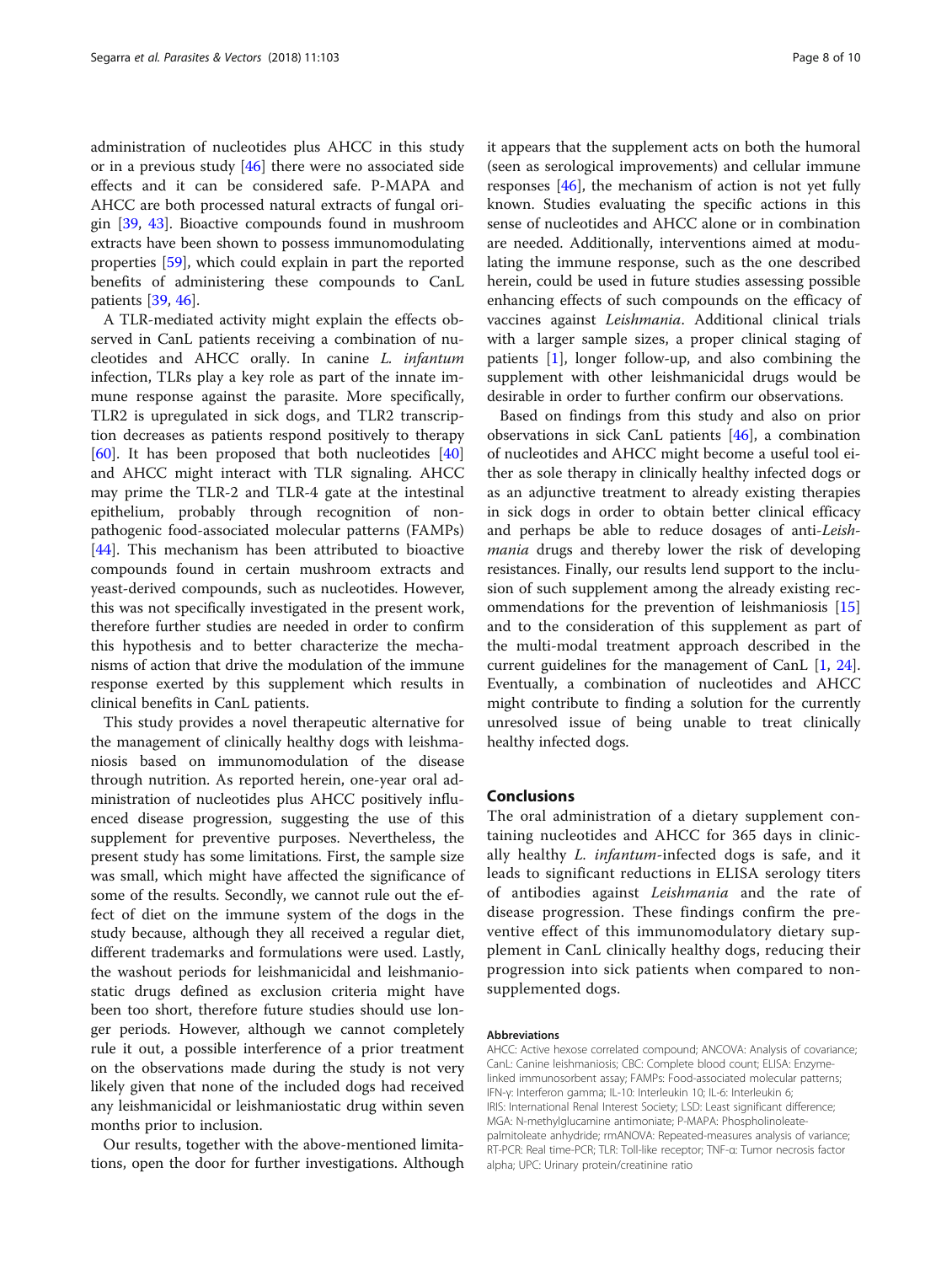# <span id="page-8-0"></span>Acknowledgments

The authors would like to thank all the dog owners and veterinarians who participated in this study.

#### Funding

Bioiberica S.A.U. provided the compounds and funding for this clinical trial.

#### Availability of data and materials

Data supporting the findings of this article are included within the article. Raw data are available from the corresponding author upon reasonable request.

#### Authors' contributions

SS, GM, LF and JC participated in the design of the study. SS supervised the study, participated in data analysis and interpretation of results, prepared the draft of the manuscript, and submitted the final manuscript. JT performed the statistical analysis. LP and JC carried out the blood and urine sample analysis. GM and AM participated in the recruitment of clinical cases and parasitological diagnosis. GM, AM, LF and JC collaborated in data analysis and interpretation of results, and critically revised the manuscript. All authors read and approved the final manuscript.

#### Ethics approval and consent to participate

The protocol was reviewed and approved by the Committee of Research Ethics of the University of Murcia, Spain. All dog owners gave their written informed consent.

# Consent for publication

Not applicable

# Competing interests

SS is an employee of Bioiberica S.A.U., Barcelona, Spain. LF and JC work as scientific consultants for Bioiberica S.A.U.

#### Publisher's Note

Springer Nature remains neutral with regard to jurisdictional claims in published maps and institutional affiliations.

#### Author details

<sup>1</sup>R&D Bioiberica S.A.U, pl. Francesc Macià 7, 08029 Barcelona, Spain. <sup>2</sup> Department of Animal Health, Veterinary Faculty, Universidad Complutense de Madrid, Avda. Puerta de Hierro s/n, 28040 Madrid, Spain. <sup>3</sup>Interlab-UMU, Campus de Excelencia "Mare Nostrum", University of Murcia, Campus Espinardo, 30071 Murcia, Spain. <sup>4</sup>Eurecat - Health and Nutrition Unit, TECNIO, CEICS, av. Universitat 1, 43204 Reus, Spain. <sup>5</sup>Department of Clinical Sciences, Tufts Cummings School of Veterinary Medicine, 200 Westboro Road, North Grafton, MA 01536, USA.

## Received: 13 October 2017 Accepted: 12 February 2018 Published online: 21 February 2018

#### References

- Solano-Gallego L, Miró G, Koutinas A, Cardoso L, Pennisi MG, Ferrer L, et al. LeishVet guidelines for the practical management of canine leishmaniosis. Parasit Vectors. 2011;4:86-102.
- 2. Hosein S, Blake DP, Solano-Gallego L. Insights on adaptive and innate immunity in canine leishmaniosis. Parasitology. 2017;144:95–115.
- 3. Podaliri Vulpiani M, Iannetti L, Paganico D, Iannino F, Ferri N. Methods of control of the Leishmania infantum dog reservoir: state of the art. Vet Med Int. 2011;2011:1–13.
- 4. Baneth G, Koutinas AF, Solano-Gallego L, Bourdeau P, Ferrer L. Canine leishmaniosis - new concepts and insights on an expanding zoonosis: part one. Trends Parasitol. 2008;24:324–30.
- 5. Solano-Gallego L, Cardoso L, Pennisi MG, Petersen C, Bourdeau P, Oliva G, et al. Diagnostic challenges in the era of canine Leishmania infantum vaccines. Trends Parasitol. 2017;33:706–17.
- 6. Baneth G, Thamsborg SM, Otranto D, Guillot J, Blaga R, Deplazes P, et al. Major parasitic zoonoses associated with dogs and cats in Europe. J Comp Pathol. 2015:S54–74.
- Dantas-Torres F. The role of dogs as reservoirs of Leishmania parasites, with emphasis on Leishmania (Leishmania) infantum and Leishmania (Viannia) braziliensis. Vet Parasitol. 2007;149:139–46.
- 8. Noli C, Saridomichelakis MN. An update on the diagnosis and treatment of canine leishmaniosis caused by Leishmania infantum (syn. L. chagasi). Vet J. 2014;202:425–35.
- 9. Leontides LS, Saridomichelakis MN, Billinis C, Kontos V, Koutinas AF, Galatos AD, et al. A cross-sectional study of Leishmania spp. infection in clinically healthy dogs with polymerase chain reaction and serology in Greece. Vet Parasitol. 2002;109:19–27.
- 10. Solano-Gallego L, Morell P, Arboix M, Alberola J, Ferrer L. Prevalence of Leishmania infantum infection in dogs living in an area of canine leishmaniasis endemicity using PCR on several tissues and serology. J Clin Microbiol. 2001;39:560–3.
- 11. Paltrinieri S, Solano-Gallego L, Fondati A, Lubas G, Gradoni L, Castagnaro M, et al. Guidelines for diagnosis and clinical classification of leishmaniasis in dogs. JAVMA. 2010;236:1984–191.
- 12. World Health Organization. Report of a meeting of the WHO Expert Committee on the Control of Leishmaniases - Control of the Leishmaniases. WHO Technical Report Series. WHO Press 2010;949.
- 13. Gradoni L. Canine Leishmania vaccines: still a long way to go. Vet Parasitol. 2015;208:94–100.
- 14. Gomes de Almeida Leal G, Roatt BM, De Oliveira Aguiar-Soares RD, Carneiro CM, Giunchetti RC, Teixeira-Carvalho A, et al. Immunological profile of resistance and susceptibility in naturally infected dogs by Leishmania infantum. Vet Parasitol. 2014;205:472–82.
- 15. Miró G, Petersen C, Cardoso L, Bourdeau P, Baneth G, Solano-Gallego L, et al. Novel areas for prevention and control of canine leishmaniosis. Trends Parasitol. 2017;33:718–30.
- 16. Otranto D, Dantas-Torres F, Mihalca AD, Traub RJ, Lappin M, Baneth G. Zoonotic parasites of sheltered and stray dogs in the era of the global economic and political crisis. Trends Parasitol. 2017;21:13–26.
- 17. Paradies P, Sasanelli M, Amato ME, Greco B, De Palo P, Lubas G. Monitoring the reverse to normal of clinico-pathological findings and the disease free interval time using four different treatment protocols for canine leishmaniosis in an endemic area. Res Vet Sci. 2012;93:843–7.
- 18. Dantas-Torres F, Otranto D. When is an "asymptomatic" dog asymptomatic? Vet Parasitol. 2014;202:341–2.
- 19. Dantas-Torres F. Further thoughts on "asymptomatic dogs are highly competent to transmit Leishmania (Leishmania) infantum chagasi to the natural vector". Vet Parasitol. 2014;204:10–1.
- 20. Magalhães-Junior JT, Mota TF, Porfirio-Passos G, Larangeira DF, Franke CR, Barrouin-Melo SM. Xenodiagnosis on dogs with visceral leishmaniasis: canine and sand fly aspects related to the parasite transmission. Vet Parasitol. 2016;223:120–6.
- 21. Laurenti MD, Rossi CN, da Matta VLR, Tomokane TY, Corbett CEP, Secundino NFC, et al. Asymptomatic dogs are highly competent to transmit Leishmania (Leishmania) infantum chagasi to the natural vector. Vet Parasitol. 2013;196:296–300.
- 22. Quinnell RJ, Courtenay O. Transmission, reservoir hosts and control of zoonotic visceral leishmaniasis. Parasitology. 2009;136(14):1915–34.
- 23. Borja LS, de SOMF, Solcà M da S, Bastos LA, Bordoni M, Magalhaes JT, et al. Parasite load in the blood and skin of dogs naturally infected by Leishmania infantum is correlated with their capacity to infect sand fly vectors. Vet Parasitol. 2016;229:110–7.
- 24. Oliva G, DVM XR, Crotti A, Maroli M, Castagnaro M, Gradoni L, et al. Guidelines for treatment of leishmaniasis in dogs. J Am Vet Med Assoc. 2010;236:1192–8.
- 25. Ready PD. Managing the spread of canine leishmaniosis in Europe. Vet Rec. 2017;180:44–6.
- 26. Dantas-Torres F, Solano-Gallego L, Baneth G, Ribeiro VM, de Paiva-Cavalcanti M, Otranto D. Canine leishmaniosis in the Old and New Worlds: unveiled similarities and differences. Trends Parasitol. 2012;28:531–8.
- Kamhawi S, Coler R, Mondal D, Kamhawi S, Valenzuela J, Olivier M. The yin and yang of leishmaniasis control. PLoS Negl Trop Dis. 2017;11:e0005529.
- 28. Cotton JA. The expanding world of human leishmaniasis. Trends Parasitol. 2017;33:341–4.
- 29. Palatnik-de-Sousa CB, Day MJ. One Health: the global challenge of epidemic and endemic leishmaniasis. Parasit Vectors. 2011;4:197.
- 30. Yasur-Landau D, Jaffe CL, David L, Baneth G. Allopurinol resistance in Leishmania infantum from dogs with disease relapse. PLoS Negl Trop Dis. 2016;10:e0004341.
- 31. Duarte MC, Lage DP, Martins VT, Chávez-Fumagalli MA, Roatt BM, Menezes-Souza D, et al. Recent updates and perspectives on approaches for the